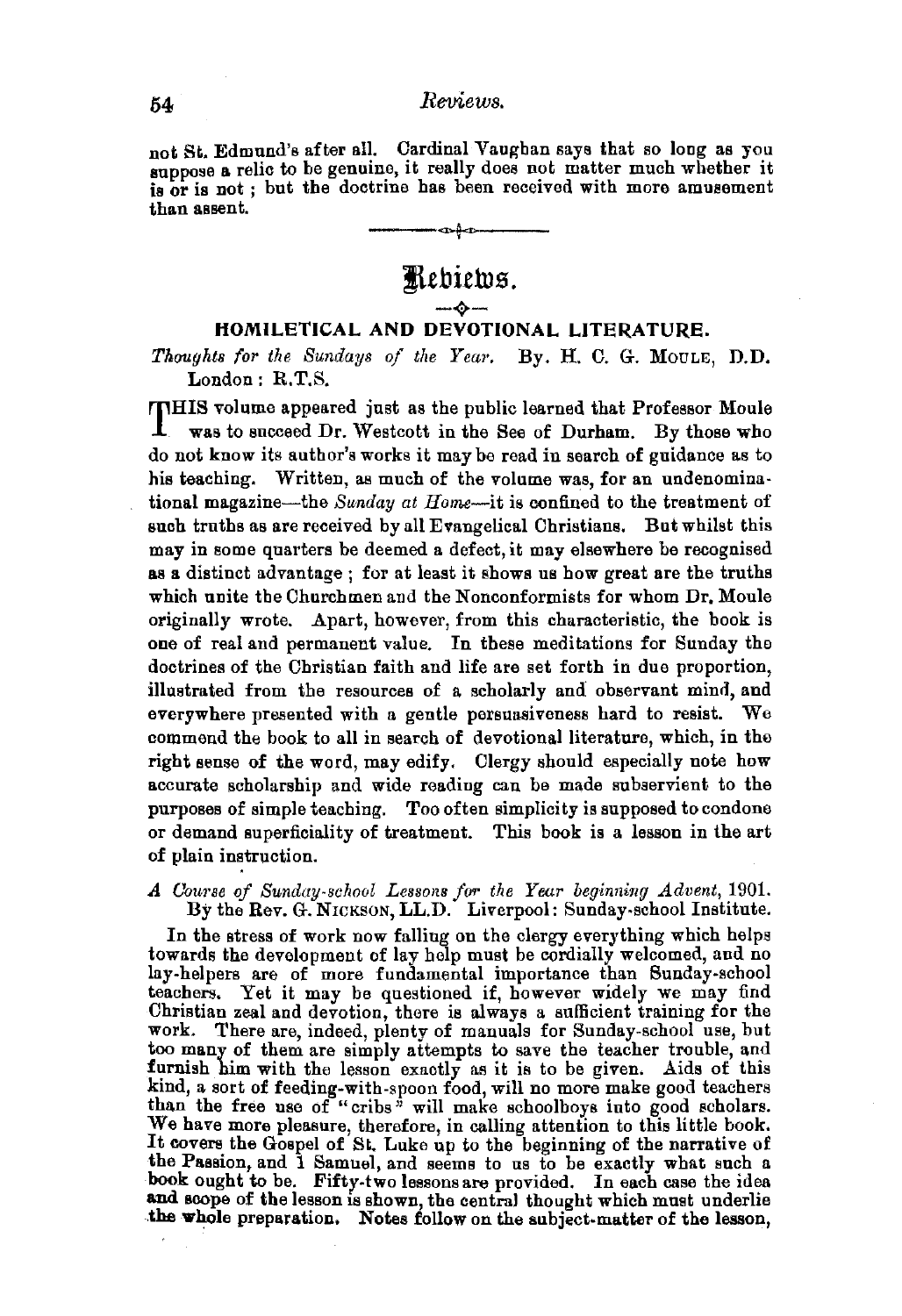much more full, indeed, than will be needed for the class; yet clearly any teacher deserving of the name, Sunday-school or other, must know much the name of the subject than he imparts to his pupils. Next to this come "Suggested Outlines," where we think the word "suggested "is all-important. Some teachers will need more direction than others, but plainly the right thing is not to supply teachers with a ready-made lesson, but to teach them to think for themselves. Lastly, sources of information are indicated, which will be found useful by older and more experienced teachers. Dr. Nickson and his colleagues are to be congratulated on this little work, and we trust that it will be found useful beyond the bounds of the Diocese of Liverpool.

Spiritual Letters of Edward Bourerie Pusey. Edited and prepared for publication by the Rev. J. O. JOHNSTON and the Rev. W. C. E.

NEWBOLT. London : Longmans and Co. New and cheaper edition, The comparative failure of the great "Life of Pusey" is one of the curious features of modern Anglican development. Pusey is left behind, and therefore the interest in him has dwindled away. It was, however, to be expected that more interest would attach to the supplementary volume of his "Spiritual Letters," which has not been long in reaching a new edition. They represent one of the most striking sides of Pusey's character, whilst they also illustrate in much detail the growth of the Oxford Movement.

*By the Power of the Spirit of God.* By a Yorkshire Priest. London: Elliot Stock.

The author of these short sermons has felt deeply the unreality which marks some religious services, and the tendency to use unworthy methods in winning hearers, as well as in raising funds. He desires more spirituality in worship, more consistency in life. His protests are made without bitterness, but forcibly and upon the basis of Holy Scripture. They will arouse an echo in many hearts, and may do real service.

*The Temptations of our Lord Jesus Christ: Seven Sermons, By the Rev.* L. R. RAWNSLEY. London: Elliot Stock,

Mr. Rawnsley's sermons are simple, yet showing thought and knowledge of life. Delivered with intelligence and conviction, we can understand them arresting and keeping the attention of all their hearers. They may suggest a Lenten course to some brethren of the clergy.

The Evangelist's Wallet and Christian Worker's Note-book. Compiled by J. ELus. London : Simpkin, Marshall and Co.

A useful little budget of outline sermons, addresses and "Temperance Chats,'' very conveniently arranged.

## GENERAL LITERATURE.

*A Dictionary of English and Welsh Surnames.* By the late CHARLES WAREING BARDSLEY, M.A., late Vicar of Ulverston, and Hon. Canon of Carlisle Cathedral. Revised for the press by his widow. With a Preface by the Bishop of Carlisle. London : Henry Frowde, Oxford University Press.

Many readers of the CHURCHMAN will have deplored the early close of the late Canon C. W. Bardsley's career. From his undergraduate days in Oxford insomnia sapped his strength and impaired his powers of work. Yet he struggled on, doing excellent service as a parochial clergyman, and finding recreation in literature until retirement from active labours became inevitable. He then took up his residenee at Oxford, and devoted